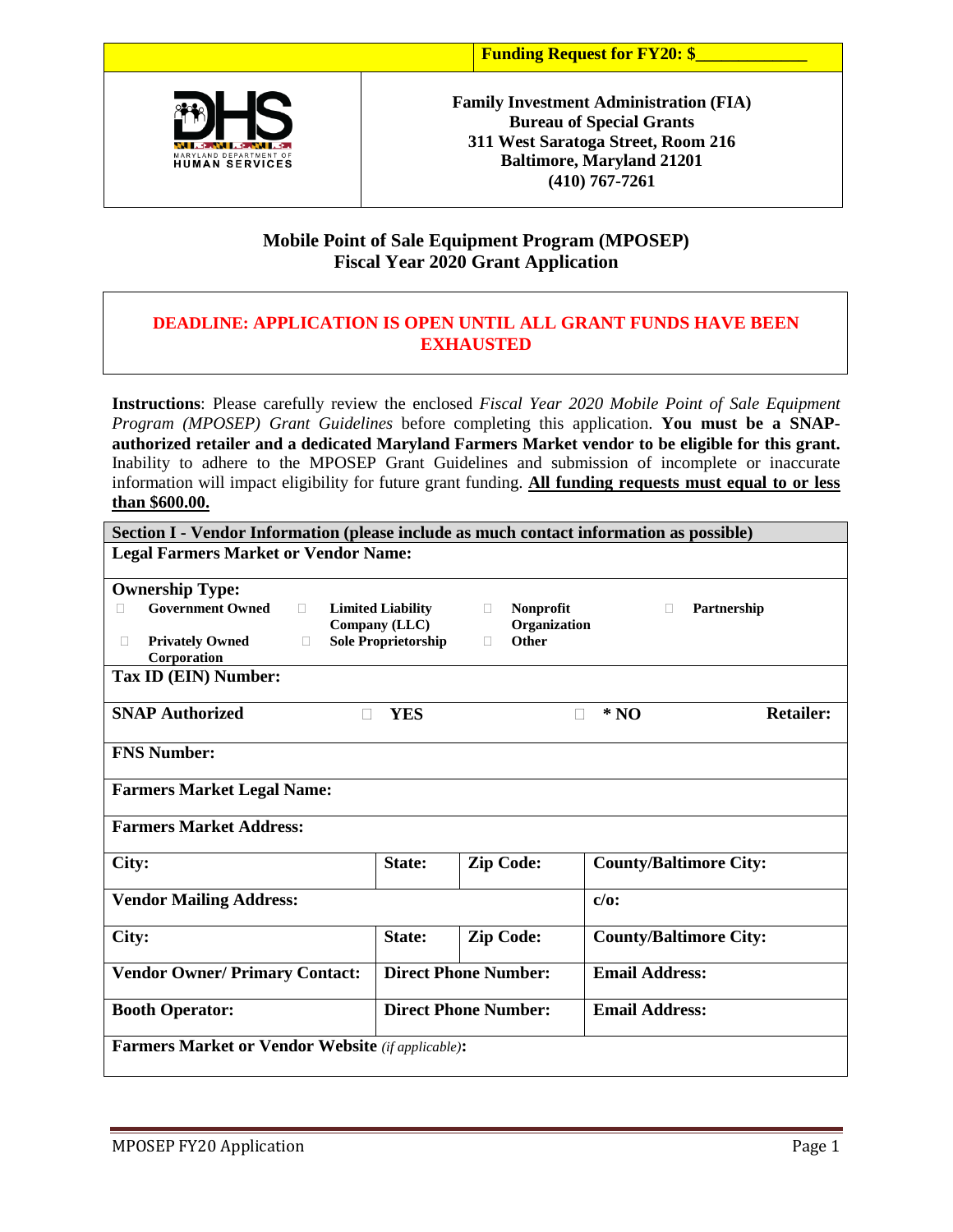\* If you are not a SNAP-authorized vendor, visit <https://www.fns.usda.gov/snap/store-farmers-market-application> to apply.

# **Section II A – Vendor Only Application**

| Farmers Market Participation - Please use additional pages if needed.                                      |                                                                    |                                                                                                          |           |  |  |  |  |
|------------------------------------------------------------------------------------------------------------|--------------------------------------------------------------------|----------------------------------------------------------------------------------------------------------|-----------|--|--|--|--|
| How long has your booth(s) been operating at the Farmers Market(s)?                                        |                                                                    |                                                                                                          |           |  |  |  |  |
| Please list the opening and closing dates for your Farmers Market(s) season:                               |                                                                    |                                                                                                          |           |  |  |  |  |
| What are your days of operation and service hours at this Farmers Market(s)?                               |                                                                    |                                                                                                          |           |  |  |  |  |
|                                                                                                            |                                                                    |                                                                                                          |           |  |  |  |  |
|                                                                                                            |                                                                    |                                                                                                          |           |  |  |  |  |
|                                                                                                            |                                                                    | Please provide a copy of your Farmers Market vendor agreement for participation in a market OR letter    |           |  |  |  |  |
|                                                                                                            |                                                                    | from the market manager submitted to DHS. Please also provide a copy of the authorization letter         |           |  |  |  |  |
|                                                                                                            | received from USDA FNS to be a SNAP-authorized retailer.           |                                                                                                          |           |  |  |  |  |
| Vendor Category (choose one or more):                                                                      |                                                                    |                                                                                                          |           |  |  |  |  |
| <b>Farmer Vendor:</b><br>П<br>П                                                                            | <b>Value Added Vendor:</b>                                         | <b>Prepared Food Vendor:</b>                                                                             | Other:    |  |  |  |  |
| sells food, plants,                                                                                        | sells processed farm                                               | sells ready-to-eat food,<br>preferably with menu items that                                              | (Specify) |  |  |  |  |
| other agricultural<br>products (some or all                                                                | products such as canned<br>food, baked goods, and/or               | contain ingredients sourced                                                                              |           |  |  |  |  |
| of which must be                                                                                           | pet treats (some or all of                                         | from farmer members (some or                                                                             |           |  |  |  |  |
| SNAP-approved)                                                                                             | which must be SNAP-                                                | all of which must be SNAP-                                                                               |           |  |  |  |  |
|                                                                                                            | approved)                                                          | approved)                                                                                                |           |  |  |  |  |
|                                                                                                            |                                                                    | Please list the permits and/ or certifications for all vendor category products you sell at your booth.  |           |  |  |  |  |
| (Attach corresponding documentation) :                                                                     |                                                                    |                                                                                                          |           |  |  |  |  |
|                                                                                                            |                                                                    |                                                                                                          |           |  |  |  |  |
|                                                                                                            |                                                                    |                                                                                                          |           |  |  |  |  |
|                                                                                                            |                                                                    |                                                                                                          |           |  |  |  |  |
|                                                                                                            |                                                                    |                                                                                                          |           |  |  |  |  |
|                                                                                                            |                                                                    |                                                                                                          |           |  |  |  |  |
|                                                                                                            |                                                                    |                                                                                                          |           |  |  |  |  |
|                                                                                                            |                                                                    |                                                                                                          |           |  |  |  |  |
|                                                                                                            | <b>SNAP Participation - Please use additional pages if needed.</b> |                                                                                                          |           |  |  |  |  |
|                                                                                                            |                                                                    | Please describe your outreach to the public; describe how you alert potential customers (especially SNAP |           |  |  |  |  |
| recipients) in your area that your booth(s) exists?                                                        |                                                                    |                                                                                                          |           |  |  |  |  |
|                                                                                                            |                                                                    |                                                                                                          |           |  |  |  |  |
|                                                                                                            |                                                                    |                                                                                                          |           |  |  |  |  |
|                                                                                                            |                                                                    |                                                                                                          |           |  |  |  |  |
|                                                                                                            |                                                                    |                                                                                                          |           |  |  |  |  |
|                                                                                                            |                                                                    | Do you have visible signage which will inform customers that your booth accepts SNAP? Are your days      |           |  |  |  |  |
| and hours of operation included on this signage? Please describe:                                          |                                                                    |                                                                                                          |           |  |  |  |  |
|                                                                                                            |                                                                    |                                                                                                          |           |  |  |  |  |
|                                                                                                            |                                                                    |                                                                                                          |           |  |  |  |  |
|                                                                                                            |                                                                    |                                                                                                          |           |  |  |  |  |
| What SNAP-approved products do you sell? Please visit: https://www.fns.usda.gov/snap/eligible-food-        |                                                                    |                                                                                                          |           |  |  |  |  |
| items or https://fns-prod.azureedge.net/sites/default/files/snap/Food-Determinations-Eligible-Foods.pdf to |                                                                    |                                                                                                          |           |  |  |  |  |
| determine eligible items.                                                                                  |                                                                    |                                                                                                          |           |  |  |  |  |
|                                                                                                            |                                                                    |                                                                                                          |           |  |  |  |  |
|                                                                                                            |                                                                    |                                                                                                          |           |  |  |  |  |
|                                                                                                            |                                                                    |                                                                                                          |           |  |  |  |  |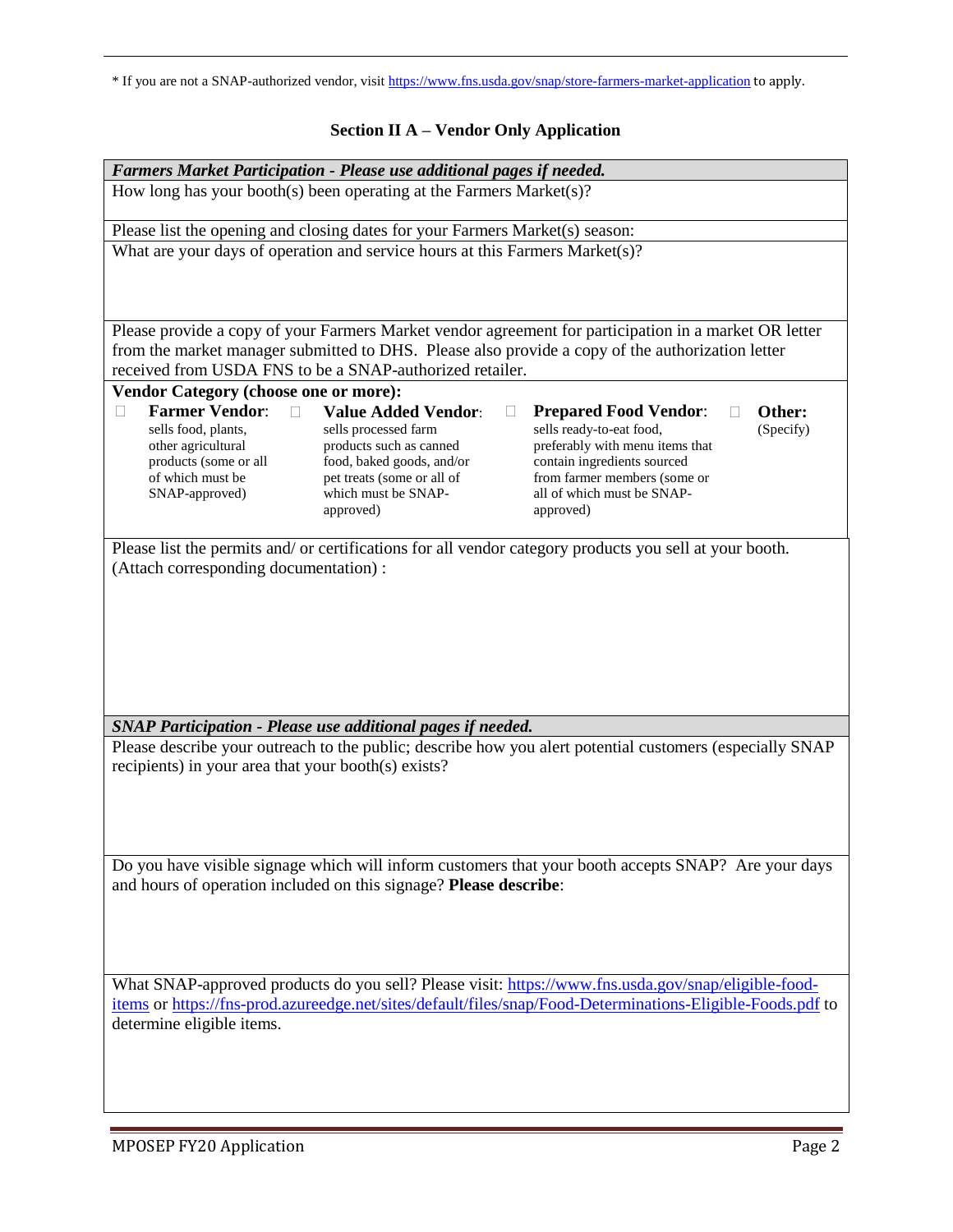What record-keeping system or process will you use to track SNAP transactions? **Please describe:**

Please estimate the number of SNAP transactions you anticipate each month: \_\_\_\_\_\_\_\_\_\_\_\_\_\_\_\_\_\_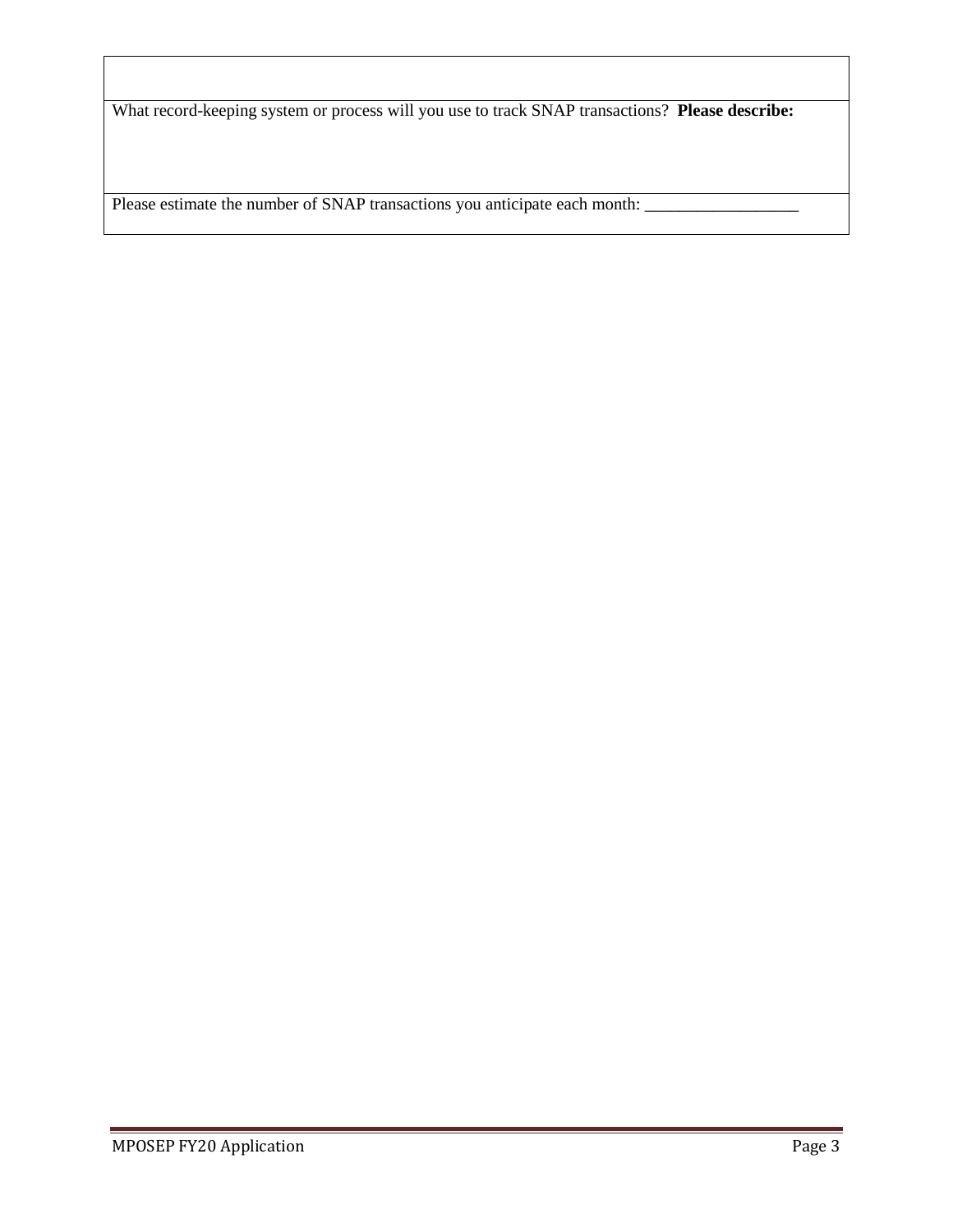## **Section II B - Farmers Market Only Application**

| Farmers Market Participation - Please use additional pages if needed.                                                                                                                                             |  |  |  |  |
|-------------------------------------------------------------------------------------------------------------------------------------------------------------------------------------------------------------------|--|--|--|--|
| How long has your Farmers Market been in operation?                                                                                                                                                               |  |  |  |  |
| Please list the opening and closing dates for your Farmers Market(s) season:                                                                                                                                      |  |  |  |  |
| What are your days of operation and service hours?                                                                                                                                                                |  |  |  |  |
|                                                                                                                                                                                                                   |  |  |  |  |
|                                                                                                                                                                                                                   |  |  |  |  |
| Please provide a copy of the authorization letter received from USDA FNS to be a SNAP-authorized                                                                                                                  |  |  |  |  |
| retailer.                                                                                                                                                                                                         |  |  |  |  |
| SNAP Participation - Please use additional pages if needed.                                                                                                                                                       |  |  |  |  |
| Please describe your outreach to the public; describe how you alert potential customers (especially SNAP<br>recipients) in your area that your Farmers Market exists?                                             |  |  |  |  |
|                                                                                                                                                                                                                   |  |  |  |  |
|                                                                                                                                                                                                                   |  |  |  |  |
|                                                                                                                                                                                                                   |  |  |  |  |
| Do you have visible signage which will inform customers that your Farmers Market accepts SNAP? Are<br>your days and hours of operation included on this signage? Please describe:                                 |  |  |  |  |
|                                                                                                                                                                                                                   |  |  |  |  |
|                                                                                                                                                                                                                   |  |  |  |  |
|                                                                                                                                                                                                                   |  |  |  |  |
| What SNAP-approved products do you sell? Please visit: https://www.fns.usda.gov/snap/eligible-food-<br>items or https://fns-prod.azureedge.net/sites/default/files/snap/Food-Determinations-Eligible-Foods.pdf to |  |  |  |  |
| determine eligible items.                                                                                                                                                                                         |  |  |  |  |
|                                                                                                                                                                                                                   |  |  |  |  |
|                                                                                                                                                                                                                   |  |  |  |  |
|                                                                                                                                                                                                                   |  |  |  |  |
| Please list the permits and/ or certifications for all SNAP-approved products you sell at your Market.                                                                                                            |  |  |  |  |
| (Attach corresponding documentation):                                                                                                                                                                             |  |  |  |  |
|                                                                                                                                                                                                                   |  |  |  |  |
|                                                                                                                                                                                                                   |  |  |  |  |
|                                                                                                                                                                                                                   |  |  |  |  |
|                                                                                                                                                                                                                   |  |  |  |  |

What record-keeping system or process will you use to track SNAP transactions? **Please describe:**

Please estimate the number of SNAP transactions you anticipate each month: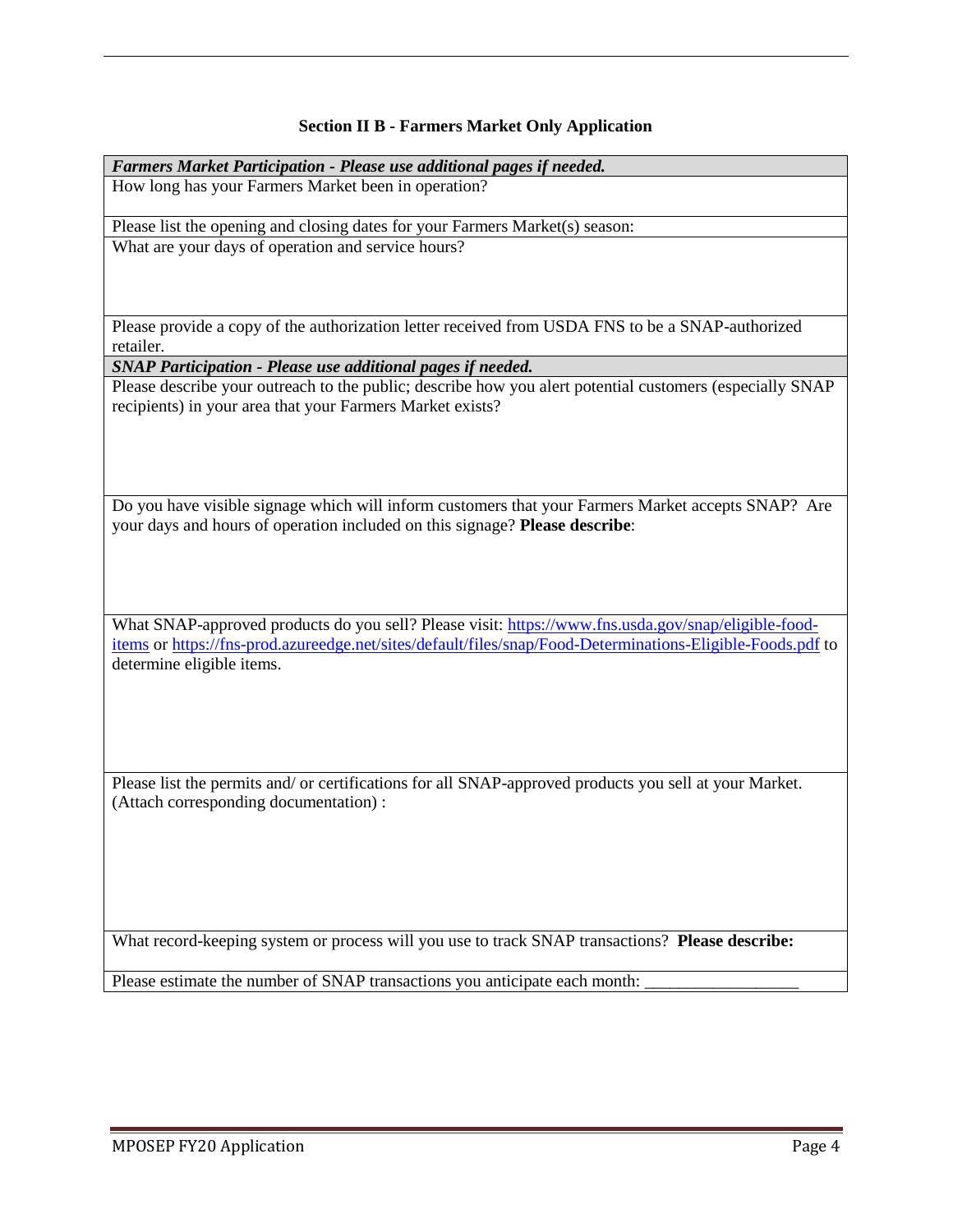#### **Section III – mPOS Selection**

Use the following table to list up to **THREE** (3) choices of service providers for your mPOS device, system, or Application (app). Please note the company you wish to purchase your mPOS equipment from and fill out the applicable cells. You **do not** need to list multiple device options per provider or multiple providers. Please use additional pages as needed (fees, equipment features). Provide a link for each of the listed devices. As noted in the FY20 Guidelines, grant awards must not exceed **\$600**.

| <b>Service Provider Choice #1:</b> |         |        |                       |                        |                            |  |  |  |
|------------------------------------|---------|--------|-----------------------|------------------------|----------------------------|--|--|--|
| Model $#$ :                        | Accepts | Price: | <b>Contract Term:</b> | Transaction/           | <b>Equipment Features:</b> |  |  |  |
|                                    | SNAP:   |        |                       | <b>Associated Fees</b> |                            |  |  |  |
|                                    | Y       | \$     |                       |                        |                            |  |  |  |
|                                    | Y       | \$     |                       |                        |                            |  |  |  |
|                                    | Y       | \$     |                       |                        |                            |  |  |  |
| <b>Service Provider Choice #2:</b> |         |        |                       |                        |                            |  |  |  |
| Model #:                           | Accepts | Price: | <b>Contract Term:</b> | Transaction/           | <b>Equipment Features:</b> |  |  |  |
|                                    | SNAP:   |        |                       | <b>Associated Fees</b> |                            |  |  |  |
|                                    | Y       | \$     |                       |                        |                            |  |  |  |
|                                    | Y       | \$     |                       |                        |                            |  |  |  |
|                                    |         | \$     |                       |                        |                            |  |  |  |
| <b>Service Provider Choice #3:</b> |         |        |                       |                        |                            |  |  |  |
| Model #:                           | Accepts | Price: | <b>Contract Term:</b> | Transaction/           | <b>Equipment Features:</b> |  |  |  |
|                                    | SNAP:   |        |                       | <b>Associated Fees</b> |                            |  |  |  |
|                                    |         | \$     |                       |                        |                            |  |  |  |
|                                    |         | \$     |                       |                        |                            |  |  |  |
|                                    | Y       | \$     |                       |                        |                            |  |  |  |

**Provide the contact information of the person responsible for maintaining data and submitting MPOSEP reports to DHS?**

**How will your mPOS device be secured against theft or misuse?**

### **\*\*\*\*\*\*\* FY20 MPOSEP GRANT REQUEST: \$\_\_\_\_\_\_\_\_\_\_\_\_\_\_\_\_\_\_\_\_\_\_\_\_\_\_\_**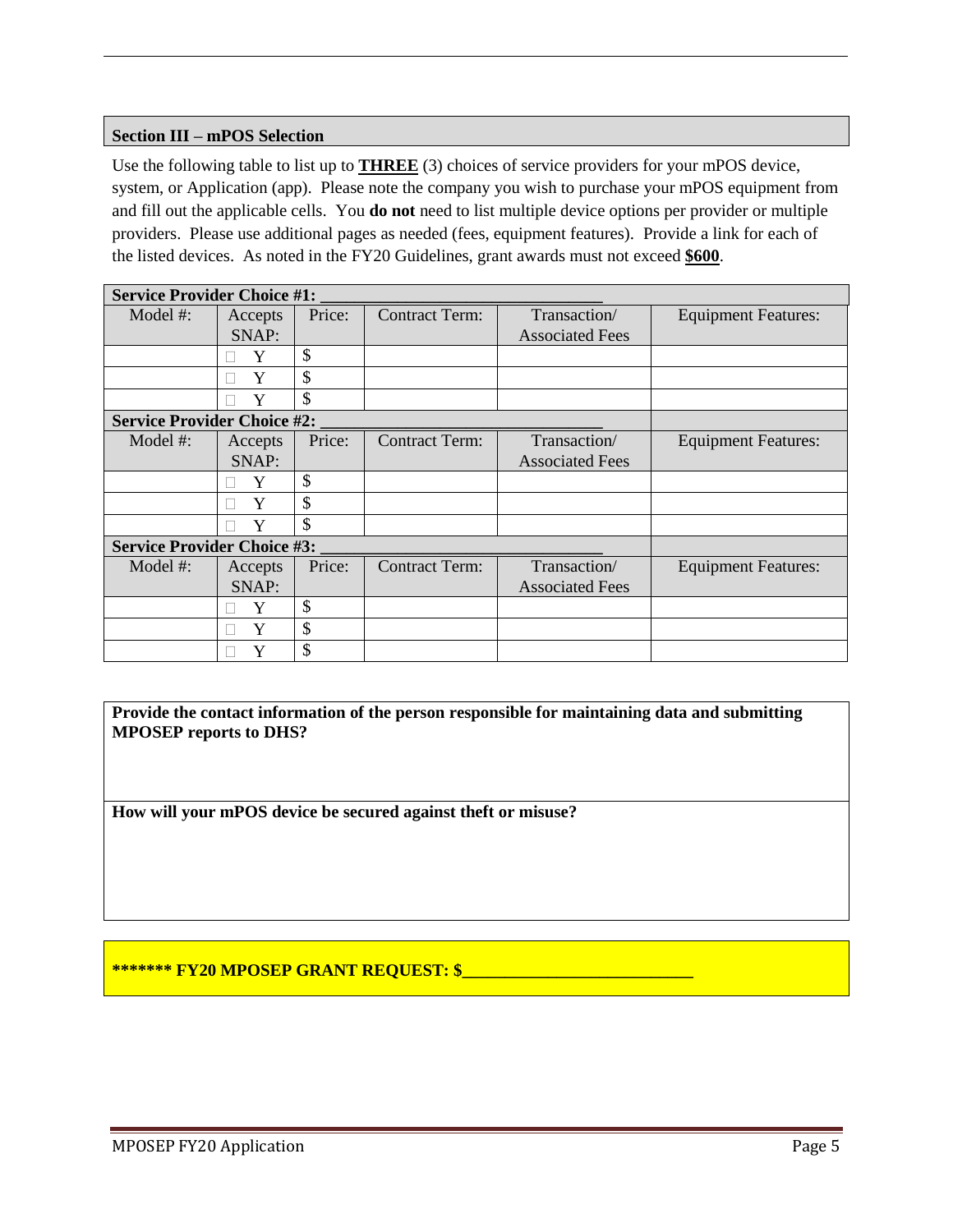#### **Section IV - Check List and Verification of Accuracy**

#### **Before signing this Fiscal Year 2020 Mobile Point of Sale Equipment Program application, please read each line and attest that the following statements are accurate:**

- I have reviewed the Mobile Point of Sale Equipment Program FY20 Guidelines prior to completing this application. I have understood and followed all instructions provided therein.
- I have listed my MPOSEP grant award request on page 1 and page 4 of this application as \$ and am aware that a grant above **\$600** will not be considered.
- I have included all permits and/ or certifications for vendor category and/ or SNAP-eligible products I sell at my booth/ Farmers Market.
- I have included the advertisements or web pages for the listed model numbers of mPOS equipment I intend to purchase with this MPOSEP grant.
- I have made copies of my MPOSEP application packet for my records.
- I understand that I may be asked to verify the information provided in this application..
- By accepting MPOSEP funding, I agree to submit an annual report, including all of the following: An Annual Activity Report (AAR) form with units of service provided: monthly receipt documentation logs or physical receipts reflecting SNAP-approved transactions; and proofs of purchase for the mPOS device or system/ app using MPOSEP funds. **I also understand that failure to submit this report, submitting illegible or inaccurate receipts disqualify me from future funding from DHS.**
- I will submit my application, by one of the following means: the postal service of my choice, email (preferred method) to **[BureauOf.SpecialGrants@maryland.gov](mailto:BureauOf.SpecialGrants@maryland.gov)** or in person at the Department of Human Services. If sending by mail, my application must be addressed to:

Department of Human Services Attn**:** Bureau of Special Grants 311 W. Saratoga Street, Room 216 Baltimore, Maryland 21201

Email submissions should be sent to: [BureauOf.SpecialGrants@maryland.gov.](mailto:BureauOf.SpecialGrants@maryland.gov)